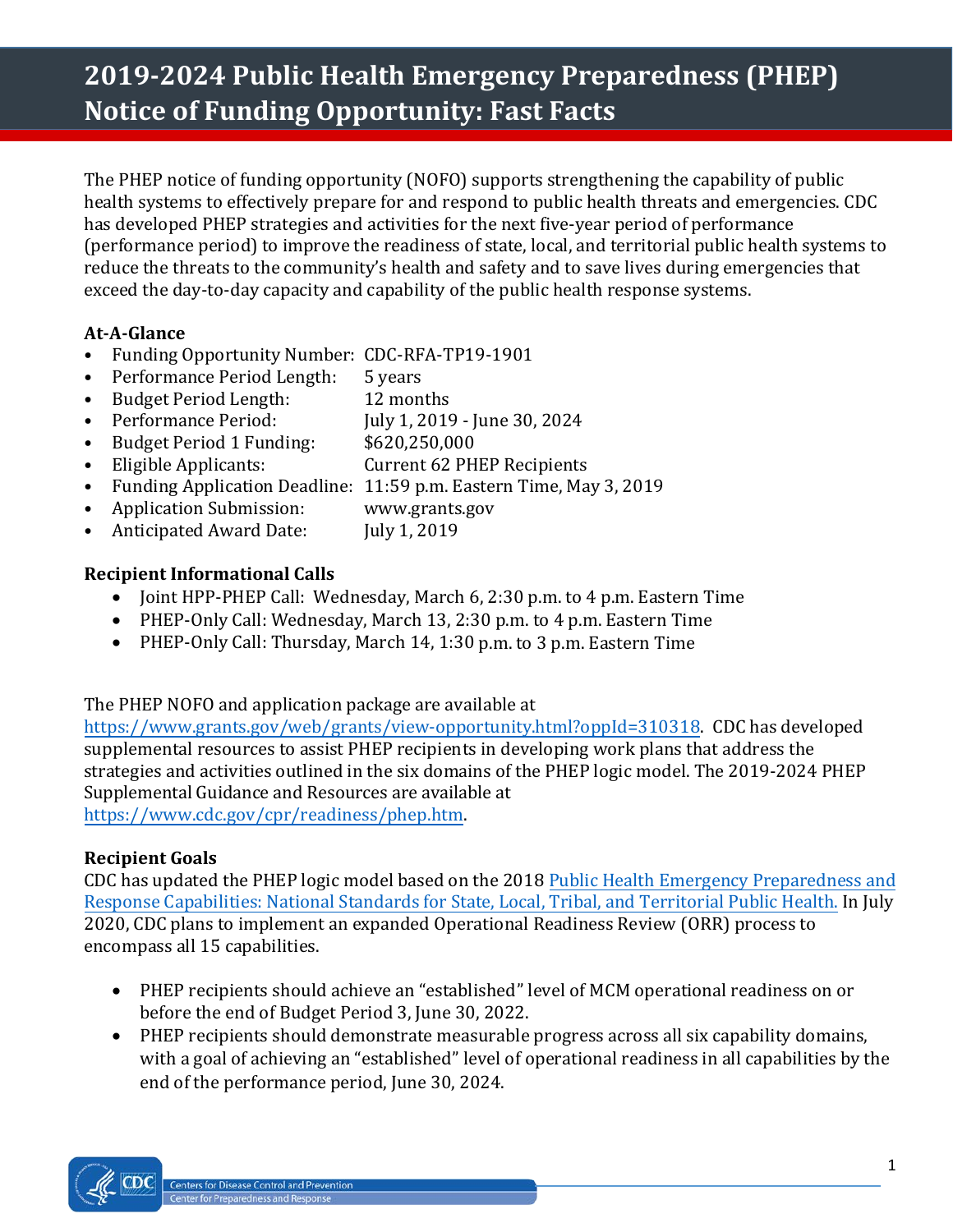#### **Programmatic Changes**

- **Stronger Evaluation and Accountability Measures**: Increases emphasis on programmatic, fiscal, and administrative accountability, with potential PHEP funding modifications for recipients. Includes clear, defined monitoring expectations and the implementation of the ORR across all 15 capabilities in July 2020.
- **Whole Community Planning**: Promotes planning for all populations, including those with access and functional needs.
- **Local Health Department Engagement**: Increases accountability for subrecipient monitoring, technical assistance, and guidance.
- **Tribal Engagement and Planning**: Replaces the submission of tribal concurrence letters with required descriptions of how recipients plan with and for these populations.
- **Modified Requirements for Territories and Freely Associated States**: Requirements emphasize continuous planning and modified exercise deliverables.
- **Laboratory Response Network Chemical Equipment Replacement:** Remaining Level 2 laboratories must work toward completing nerve agent metabolites (NAM) equipment replacement by the end of Budget Period 2. CDC is designating funding for this.
- **Emphasis on Homeland Security Exercise and Evaluation Program (HSEEP) Preparedness Cycle:** Promotes adoption of this methodology while planning to ensure that education and training opportunities exist to address gaps in capabilities and those that are prioritized by after-action reports, improvement plans, HHS Capabilities Planning Guide data, and jurisdictional risk assessments.
- **HPP Coordination**: Continued alignment of programmatic activities and requirements; however the cooperative agreements will be administered separately.
- **New Exercise Requirements:** Continuity of operations (COOP) and administrative preparedness plans must be tested via tabletop exercises once during the performance period. There are also additional pandemic influenza exercise requirements.
- **MCM Risk-Based Planning:** Introduces new scenario-specific requirements for MCM planning.
- **Pandemic Influenza Readiness Assessment (PIRA) Action Planning:** PIRA action plans will no longer be used; pandemic influenza planning information will be incorporated in the ORR tool.
- **Subrecipient Contracts:** No longer available.